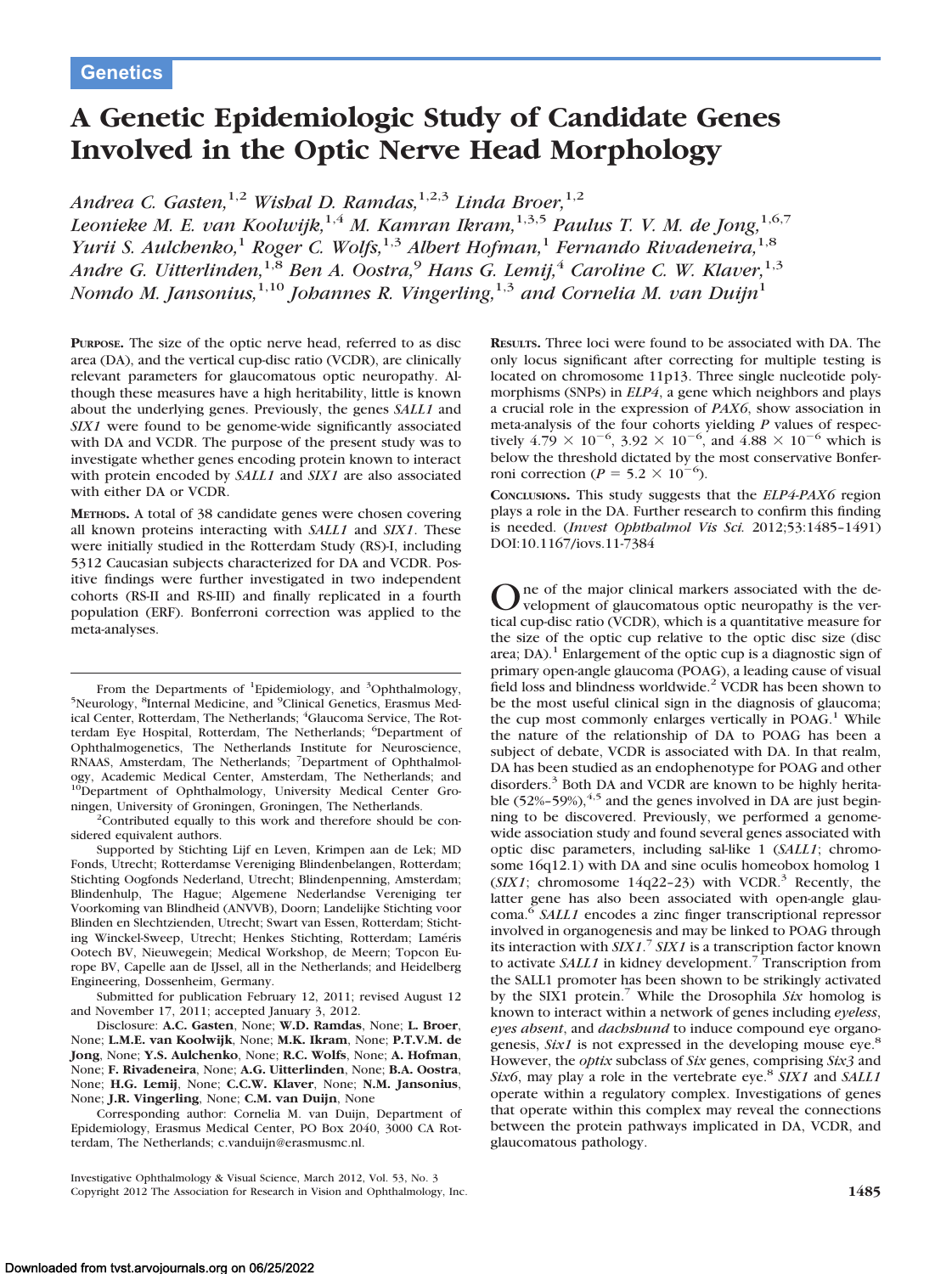In the present study we aimed to investigate whether the genes that encode proteins known to interact with the Sall1 and Six1 proteins are associated with either DA or VCDR to further elucidate the operational pathways. For this purpose we tested 38 candidate genes encoding proteins interacting with the proteins encoded by *SIX1* and *SALL1* and assessed their association with DA and/or VCDR in the Rotterdam Study-I. We replicated our findings in three independent cohorts.

## **METHODS**

### **Study Populations**

This study was conducted in four cohorts from the Netherlands, the Rotterdam Study (RS)-I, RS-II, RS-III, and the Erasmus Rucphen family study (ERF). RS-I is the discovery cohort and a prospective populationbased cohort study of 7983 residents aged 55 years and older living in Ommoord, a district of Rotterdam, the Netherlands.<sup>9</sup> Baseline examination for the ophthalmic part took place between 1991 and 1993; follow-up examinations were performed from 1997 to 1999 and from 2002 to 2006.

The RS-II prospective population-based cohort study comprised 3011 residents aged 55 years and older from the same district of Rotterdam while similarly the RS-III study included 3932 residents, but aged 45 years and older. The rationale and study designs of these cohorts were similar to that of the RS-I.<sup>9</sup> The baseline examination of RS-II took place between 2000 and 2002; follow-up examination was performed from 2004 to 2005. Baseline examination of RS-III took place between 2006 and 2009.

In RS-I, of 5974 participants who were genotyped, 5107 had reliable baseline optic disc data and another 205 had reliable follow-up disc data resulting in a total of 5312 included participants. From RS-II a total of 2048 out of 2157 genotyped participants were included in the study, of which 90 were based on follow-up data. From RS-III a total of 1966 genotyped participants were included, resulting in a total of 9326 participants.

Finally, the fourth cohort was ERF, now consisting of 1919 genotyped participants. This is a family-based study of several thousand individuals from a genetic isolate in the southwest of the Netherlands, founded in the mid-18th century by some 150 individuals.<sup>10</sup> Data collection began in June 2002 and finished in February 2005.

All measurements in these studies were conducted after the Medical Ethics Committee of the Erasmus University Rotterdam had approved the study protocols and all participants had given their written informed consent in accordance with the Declaration of Helsinki.

## **Ophthalmic Examination**

In RS-I and RS-II digitized stereoscopic imaging of the optic disc was used for the assessment of the optic nerve head (Topcon ImageNet System; Topcon Corporation, Tokyo, Japan), while RS-III and ERF used confocal scanning laser ophthalmoscopy (Heidelberg Retina Tomograph [HRT]; Heidelberg Engineering, Dossenheim, Germany).<sup>3</sup> It has been shown that both instruments are comparable and that there is high correlation for all stereometric parameters.<sup>11</sup>

To determine DA and VCDR with the stereoscopic imaging system (ImageNet System) used for the RS-I and RS-II populations, two trained technicians marked points on the disc margin and near the retinal blood vessels which were used by the stereoscopic imaging system (ImageNet System) to outline the disc margin. The stereoscopic imaging system (ImageNet System) systematically measures a larger DA than HRT. In brief, the mean difference of agreement between HRT and the stereoscopic imaging system (ImageNet System) is -0.05; 95% confidence interval (CI) of the difference is  $-0.07$  to  $-0.03$ ; limits of agreements -0.25 to 0.16. When measured with both methods there is a systematic difference in DA.<sup>11</sup>

#### **Genotyping and Imputations**

Genomic DNA was extracted from whole blood samples using standard methods.12 Genome-wide single nucleotide polymorphism (SNP) genotyping was performed using an assay (Infinium II; Illumina, Inc., San Diego, CA) on a microarray (HumanHap 550 Genotyping Bead Chips; Illumina Inc). Approximately 2 million SNPs were imputed using release 22 HapMap CEU population (www.hapmap.org) as reference. The imputations were performed using MACH software (http://www.sph.umich.edu/csg/abecasis/MACH/). The quality of imputations was checked by contracting imputed and actual genotypes at 78,844 SNPs not present on an array (Illumina 550K; Illumina, Inc.) in 437 individuals for whom these SNPs were directly typed using an array set (Affymetrix 500K; SeqWright, Inc., Houston, TX). Using the "best guess" genotype for imputed SNPs the concordance rate was 99% for SNPs with  $R^2$  (ratio of the variance of imputed genotypes to the binomial variance) quality measure greater than 0.9; concordance was still high (94%) when  $R^2$  was between 0.5 and 0.9. For imputed SNPs we chose an  $R^2$  value of 0.85 as the minimum for consideration.

# **Choice of Candidate Genes**

We constructed a list of interacting proteins for *SALL1* and *SIX1* using internet databases (GeneCards; www.genecards.org). Because *SIX3* and *SIX6* are expressed during development of the human eye and *SIX4* and *SIX5* also play a role in the eye,<sup>8</sup> we decided to include all the *SIX* genes in our analysis. Table 1 provides an overview of the candidate genes investigated in this study. Of note is the overlap of the regions enframing *SIX3* and *SIX2* on chromosome 2 and *SIX6*, *SIX1* and *SIX4* on chromosome 14.

To determine gene positions we used NCBI build version 36.3 (ftp://ftp.ncbi.nih.gov/genomes/H\_sapiens/ARCHIVE/BUILD.36.3/ mapview/seq\_gene.md.gz). We extracted SNPs within a region of interest comprising 100 kb on each side of the 38 candidate genes to be certain we included the promoter regions. Only SNPs with  $P \ge 0.0001$  for Hardy-Weinberg equilibrium test and with genotype call rate  $\geq$  95% were included. A total of 9611 SNPs met these criteria and were selected for the association test.

#### **Statistical Analysis**

All analyses were performed using R statistical package (version 2.10.0 for Linux; www.r-project.org). Allele-based linear regression methods were used to test for association between a single SNP and the traits using ProbABEL (version 0.2.0-beta).<sup>13</sup> Betas and their standard errors for each SNP were derived adjusting for age and sex in the analyses of DA, and additionally adjusted for DA in the analyses of VCDR. All genes with nominal significant results in RS-I were followed up in the RS-II and RS-III cohorts in a meta-analysis using MetABEL R package (version 0.0-3).<sup>14</sup> For each candidate gene we calculated the  $P$  value significance threshold (p-sig) according to Bonferroni by adjusting for the number of SNPs tested within the respective region. After the metaanalysis in the three Rotterdam Study cohorts, the top SNPs were then followed up in another independent cohort, ERF. Finally we performed a meta-analysis in all four cohorts using the MetABEL R package. We used two different cutoffs for significance: Bonferroni adjustment for the number of SNPs sent for replication ( $P \le 0.05/6 = 8.33 \times 10^{-3}$ ); and the more conservative Bonferroni adjustment on all SNPs tested in the discovery cohort ( $P \le 0.05/9611 = 5.20 \times 10^{-6}$ ).

## **RESULTS**

The general characteristics of the study populations are shown in Table 2. Participants of RS-III and ERF were younger compared with the other two cohorts. Slightly  $> 50\%$  of participants were female in all populations. Of note is that in RS-III and ERF the mean DA and VCDR were smaller than in the other two populations. This is due to the difference in equipment $11$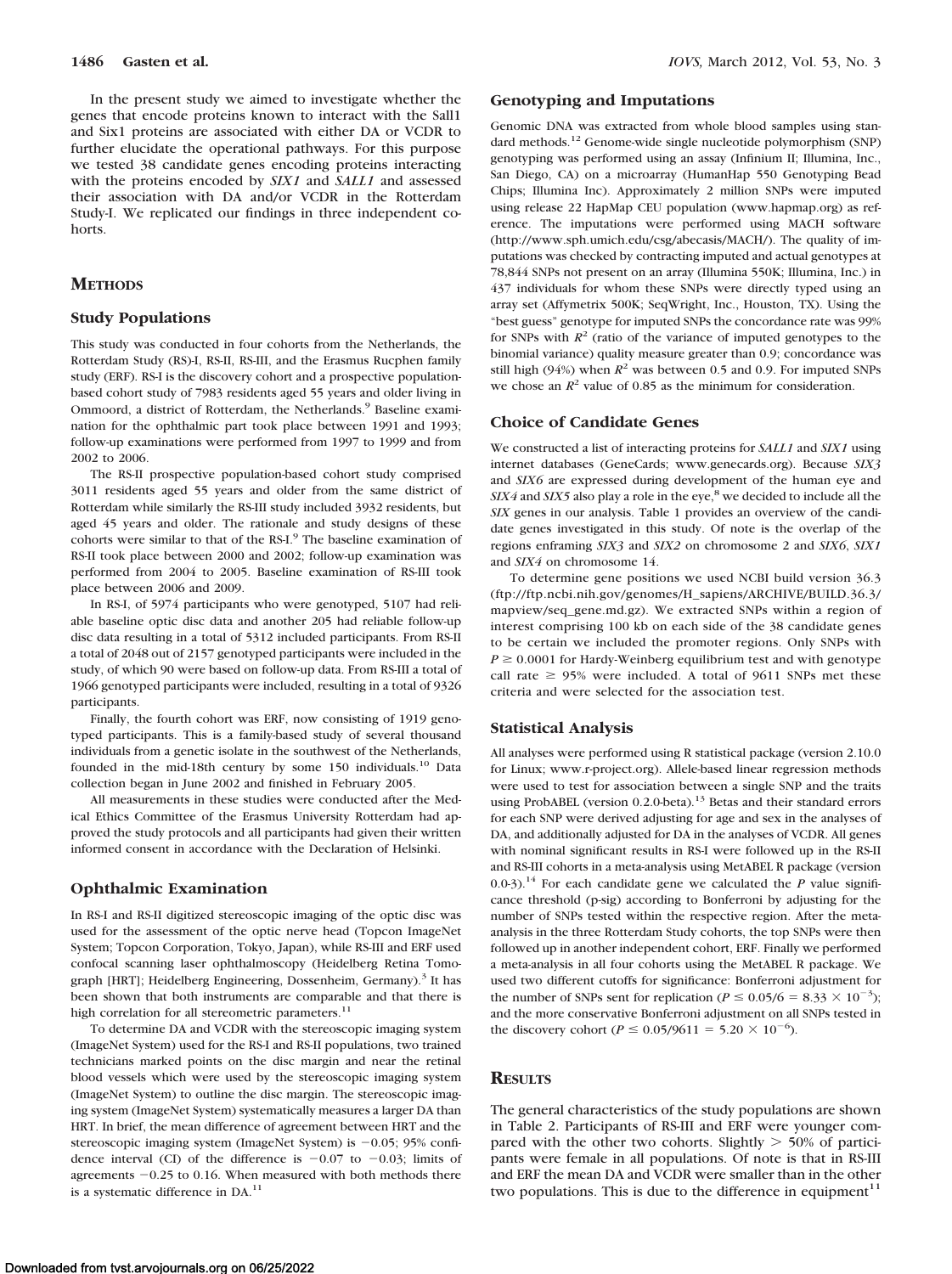**TABLE 1.** The 38 Genes/35 ROIs for Association with the Traits DA and VCDR

| Gene         | Chr            | <b>Start Gene*</b> | End Gene* | <b>Start Region</b> | <b>End Region</b> | <b>ROI</b>   | SNPs $(n)$ | DA <sup>+</sup> | VCDR <sup>+</sup> |
|--------------|----------------|--------------------|-----------|---------------------|-------------------|--------------|------------|-----------------|-------------------|
| EYA3         | 1              | 28300819           | 28415131  | 28200819            | 28515131          | EYA3         | 150        |                 |                   |
| <b>CTBS</b>  | $\mathbf{1}$   | 85018804           | 85040163  | 84918804            | 85140163          | <b>CTBS</b>  | 273        | Y               | Y                 |
| <b>MYOG</b>  | $\mathbf{1}$   | 203052257          | 203055377 | 202952257           | 203155377         | <b>MYOG</b>  | 230        |                 | Y                 |
| SIX3         | $\sqrt{2}$     | 45169037           | 45172390  | 45069037            | 45272390          | <b>SIX32</b> | 358        | $\mathbf Y$     |                   |
| SIX2         | $\overline{2}$ | 45232324           | 45236542  | 45132324            | 45336542          | SIX32        |            |                 |                   |
| HOXDI3       | $\sqrt{2}$     | 176957532          | 176960666 | 176857532           | 177060666         | HOXDI3       | 134        |                 |                   |
| EPHA4        | $\overline{2}$ | 222282747          | 222437010 | 222182747           | 222537010         | EPHA4        | 281        |                 |                   |
| PAX3         | $\sqrt{2}$     | 223064607          | 223163700 | 222964607           | 223263700         | PAX3         | 282        |                 | Y                 |
| EPHA3        | $\mathfrak{Z}$ | 89156674           | 89531284  | 89056674            | 89631284          | EPHA3        | 457        | $\mathbf Y$     |                   |
| <b>MDFI</b>  | 6              | 41606195           | 41621982  | 41506195            | 41721982          | <b>MDFI</b>  | 150        | $\mathbf Y$     |                   |
| TAF8         | 6              | 42018251           | 42048644  | 41918251            | 42148644          | TAF8         | 138        | $\mathbf Y$     |                   |
| EYA4         | 6              | 133562495          | 133853258 | 133462495           | 133953258         | EYA4         | 586        |                 | Y                 |
| <b>EZR</b>   | 6              | 159186773          | 159240456 | 159086773           | 159340456         | EZR          | 262        |                 |                   |
| HOX413       | $\overline{7}$ | 27236499           | 27239725  | 27136499            | 27339725          | HOX413       | 326        |                 |                   |
| <b>SHH</b>   | $\overline{7}$ | 155595558          | 155604967 | 155495558           | 155704967         | <b>SHH</b>   | 299        |                 | $\mathbf Y$       |
| MNX1         | $\overline{7}$ | 156797547          | 156803347 | 156697547           | 156903347         | MNX1         | 151        |                 | Y                 |
| EYA1         | 8              | 72109668           | 72274467  | 72009668            | 72374467          | EYA1         | 500        | $\mathbf Y$     | $\mathbf Y$       |
| <b>TERF1</b> | 8              | 73921097           | 73959987  | 73821097            | 74059987          | <b>TERF1</b> | 382        |                 |                   |
| TG           | 8              | 133879205          | 134147143 | 133779205           | 134247143         | TG           | 746        | $\mathbf Y$     | $\mathbf Y$       |
| PAX2         | 10             | 102505468          | 102589695 | 102405468           | 102689695         | PAX2         | 231        |                 | Y                 |
| LBX1         | 10             | 102986733          | 102988717 | 102886733           | 103088717         | LBX1         | 169        |                 |                   |
| FGF8         | 10             | 103529887          | 103535827 | 103429887           | 103635827         | FGF8         | 43         |                 |                   |
| MYOD1        | 11             | 17741110           | 17743678  | 17641110            | 17843678          | MYOD1        | 174        |                 |                   |
| PAX6         | 11             | 31806340           | 31839509  | 31706340            | 31939509          | PAX6         | 151        | $\mathbf Y$     |                   |
| MYF5         | 12             | 81110708           | 81113447  | 81010708            | 81213447          | MYF5         | 135        |                 |                   |
| TBX5         | 12             | 114791735          | 114846247 | 114691735           | 114946247         | TBX5         | 281        | $\mathbf Y$     | $\mathbf Y$       |
| DACH1        | 13             | 72012098           | 72441330  | 71912098            | 72541330          | DACH1        | 641        | $\mathbf Y$     | $\mathbf Y$       |
| SLC22A17     | 14             | 23815527           | 23822080  | 23715527            | 23922080          | SLC22A17     | 182        | $\mathbf Y$     | Y                 |
| COCH         | 14             | 31343741           | 31359822  | 31243741            | 31459822          | COCH         | 256        | $\mathbf Y$     | Y                 |
| OTX2         | 14             | 57267425           | 57277184  | 57167425            | 57377184          | OTX2         | 246        | $\mathbf Y$     |                   |
| SIX6         | 14             | 60975938           | 60978525  | 60875938            | 61078525          | SIX614       | 531        |                 | Y                 |
| SIX1         | 14             | 61111417           | 61116155  | 61011417            | 61216155          | SIX614       |            |                 |                   |
| SIX4         | 14             | 61176256           | 61190792  | 61076256            | 61290792          | SIX614       |            |                 |                   |
| SALL1        | 16             | 51169886           | 51185183  | 51069886            | 51285183          | SALL1        | 207        |                 | $\mathbf Y$       |
| GOSR2        | 17             | 45000486           | 45018733  | 44900486            | 45118733          | GOSR2        | 128        | Y               |                   |
| SIX5         | 19             | 46268044           | 46272312  | 46168044            | 46372312          | SIX5         | 173        |                 |                   |
| PAX1         | 20             | 21686297           | 21696620  | 21586297            | 21796620          | PAX1         | 151        | $\mathbf Y$     |                   |
| EYA2         | 20             | 45523509           | 45817492  | 45423509            | 45917492          | EYA2         | 413        |                 | Y                 |
| Total        | 38             |                    |           |                     |                   | 35           | 9817       | 15              | 16                |

Chr, chromosome; ROI, region of interest.

\* Using NCBI build 36.3.

 $\dagger$  Y = nominally significant for trait (for 1 or more SNPs *P* < 0.05) in the RS-I (our discovery cohort).

*SALLI* and *SIX1* previously found to be genome-wide significantly associated with DA and VCDR.

and does not affect the results<sup>3</sup> because all cohorts were analyzed separately and later meta-analyzed.

Of the 38 investigated genes in our initial analysis in RS-I we found 15 regions to be nominally significant ( $P < 0.05$ ) for DA and 16 for VCDR (Table 1). Next we performed a meta-analysis for these candidate genes including all three Rotterdam Study cohorts. Four genes reached statistical significance for DA after adjusting for multiple testing (based on the number of SNPs in the gene). These were paired box 6 (*PAX6*), paired box 1 (*PAX1*), ephrin receptor tyrosine kinase A3 (*EPHA3*), and sine oculis homeobox homolog 2 (*SIX2*) (data not shown). A single SNP in the gene paired box 2 (*PAX2*) was significant for VCDR (rs11190730). However, the SNP was discarded due to its low imputation quality ( $R^2 = 0.50$ ).

To corroborate the association with DA found in the Rotterdam Study cohorts, we tested the six top SNPs—three from *PAX6* and one each from *PAX1*, *EPHA3*, and *SIX2* each in a fourth cohort, ERF. These data were combined with those of the other three cohorts in a final meta-analysis (Table 3). When adjusting for the number of SNPs selected for replication, five of the six SNPs remained significant (rs953476 from gene *EPHA3* with a *P*-value of 0.02 was discarded), but when per-

|  |  | TABLE 2. General Characteristics of the Four Study Populations |  |  |  |  |
|--|--|----------------------------------------------------------------|--|--|--|--|
|--|--|----------------------------------------------------------------|--|--|--|--|

|                                 | $RS-I$                                                     | <b>RS-II</b>                                               | <b>RS-III</b>                                               | ERF                                                         |
|---------------------------------|------------------------------------------------------------|------------------------------------------------------------|-------------------------------------------------------------|-------------------------------------------------------------|
| Total sample size $(N)$         | 5312                                                       | 2048                                                       | 1966                                                        | 1919                                                        |
| Age, y                          | $68.0 \pm 8.4(55-99)$                                      | $64.3 \pm 7.8$ (55-98)                                     | $55.6 \pm 5.5(45-89)$                                       | $47.0 \pm 14.0$ (18-85)                                     |
| Gender, female, $n$ $(\%)$      | 3099 (58.3)                                                | 1109(54.2)                                                 | 1102(56.1)                                                  | 1081(56.3)                                                  |
| Disc area, $mm^{2*}$<br>$VCDR*$ | $2.42 \pm 0.48$ (0.58-5.44)<br>$0.50 \pm 0.14$ (0.00-0.89) | $2.32 \pm 0.48$ (1.06-6.20)<br>$0.50 \pm 0.14$ (0.00-0.87) | $1.92 \pm 0.45$ (0.70-7.20)<br>$0.42 \pm 0.17(0.00 - 1.00)$ | $1.91 \pm 0.35$ (1.07-4.33)<br>$0.46 \pm 0.15(0.00 - 0.84)$ |

Data are presented as mean  $\pm$  standard deviation (range) unless stated otherwise.

\* In RS-I and RS-II measured with stereoscopic images; in RS-III and ERF with confocal scanning laser ophthalmoscopy.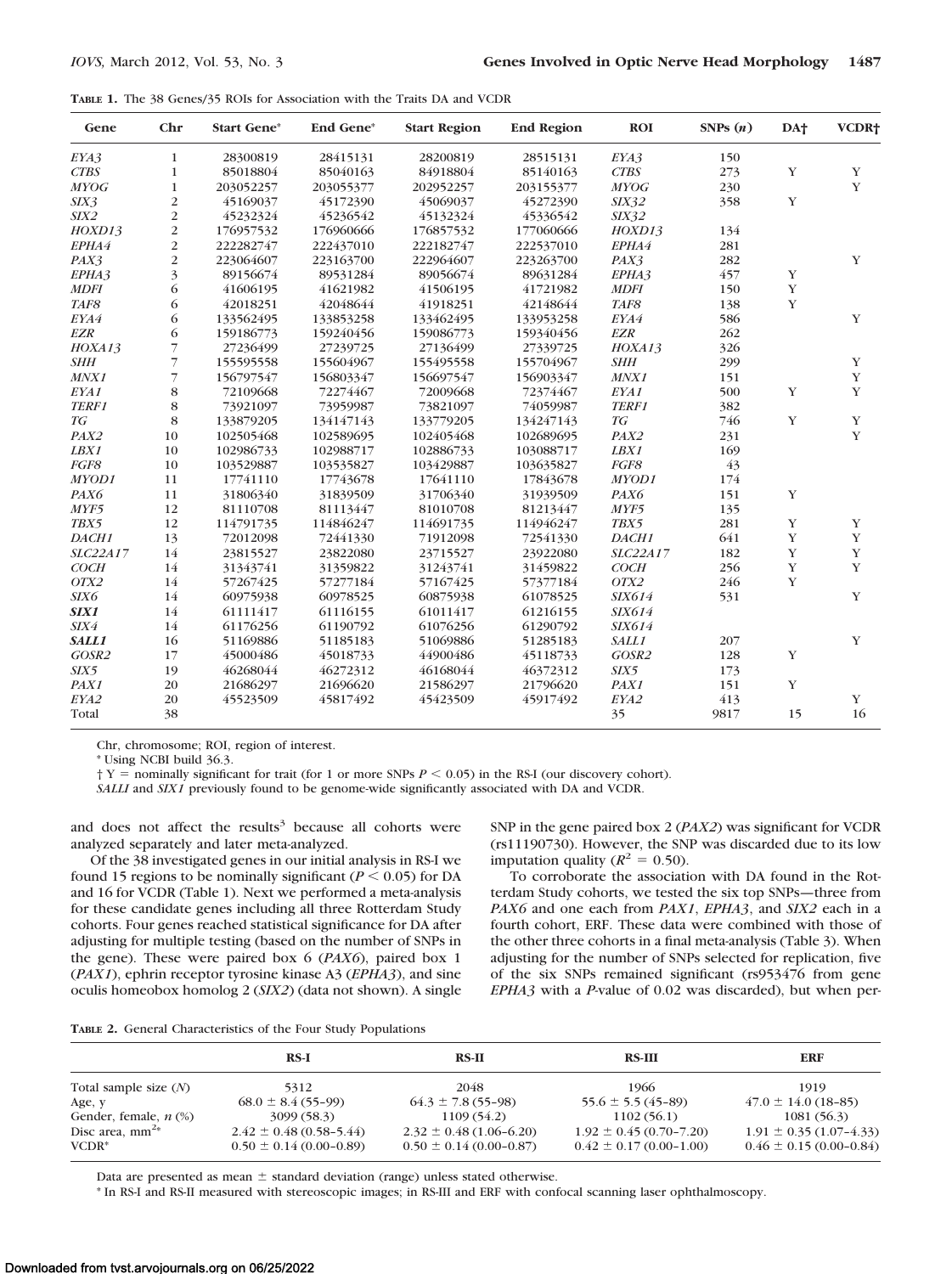|                                      |            |                                     |  |                          |                         | RS-I                                                                                                                                                                  |                         | $RS-II$    |                      |                                                  | RS-III                                                                                                                                                                                                                                                                                                        |                                                                                           | ERF |                                             |                           | Meta-analysis                                                                                                                   |                                                                                             |
|--------------------------------------|------------|-------------------------------------|--|--------------------------|-------------------------|-----------------------------------------------------------------------------------------------------------------------------------------------------------------------|-------------------------|------------|----------------------|--------------------------------------------------|---------------------------------------------------------------------------------------------------------------------------------------------------------------------------------------------------------------------------------------------------------------------------------------------------------------|-------------------------------------------------------------------------------------------|-----|---------------------------------------------|---------------------------|---------------------------------------------------------------------------------------------------------------------------------|---------------------------------------------------------------------------------------------|
| Gene                                 | <b>SNP</b> | Chr Position Distance Effallele EAF |  |                          | $\overline{\mathbf{s}}$ |                                                                                                                                                                       |                         | $\beta$ SE |                      | $P$ $\beta$ SE                                   |                                                                                                                                                                                                                                                                                                               | P                                                                                         |     |                                             | $\beta$ SE $P$ $\beta$ SE | $\mathbf{P}$                                                                                                                    | P-sig                                                                                       |
|                                      | rs7126851  | \$1710522                           |  |                          |                         |                                                                                                                                                                       |                         |            |                      |                                                  |                                                                                                                                                                                                                                                                                                               |                                                                                           |     |                                             |                           |                                                                                                                                 |                                                                                             |
| PAX6<br>PAX6<br>PAX1<br>PAX1<br>PHA3 | rs7104512  | 1725460                             |  | 2336317<br>23367<br>2236 |                         | $\begin{array}{l} 7.27 \times 10^{-4} \\ 4.94 \times 10^{-4} \\ 7.19 \times 10^{-4} \\ 1.65 \times 10^{-3} \\ 8.84 \times 10^{-3} \\ 2.84 \times 10^{-3} \end{array}$ | $0288440$<br>$00000000$ |            | 1344<br>1345<br>1960 | $-0.07$<br>$-0.06$<br>$-0.02$<br>$-0.01$<br>0.00 | $\begin{array}{c} 0.01 \\ 0.01 \\ 0.01 \\ 0.01 \\ 0.01 \\ 0.01 \\ 0.01 \\ 0.01 \\ 0.01 \\ 0.01 \\ 0.01 \\ 0.01 \\ 0.01 \\ 0.01 \\ 0.01 \\ 0.01 \\ 0.01 \\ 0.01 \\ 0.01 \\ 0.01 \\ 0.01 \\ 0.01 \\ 0.01 \\ 0.01 \\ 0.01 \\ 0.01 \\ 0.01 \\ 0.01 \\ 0.01 \\ 0.01 \\ 0.01 \\ 0.01 \\ 0.01 \\ 0.01 \\ 0.01 \\ 0.$ | $1.68 \times 10^{-4}$<br>$1.39 \times 10^{-4}$<br>$2.74 \times 10^{-4}$<br>$0.16$<br>0.24 |     | $6.50 + 7.19$<br>$0.50 + 7.19$<br>$0.00000$ | 8<br>88888<br>9000000     | $\begin{array}{l} 4.79 \times 10^{-6} \\ 3.92 \times 10^{-6} \\ 4.88 \times 10^{-6} \\ 1.58 \times 10^{-5} \\ 0.02 \end{array}$ | $\begin{array}{l} 0.0083 \ 0.0083 \ 0.0083 \ 0.0083 \ 0.0083 \ 0.0083 \ 0.0083 \end{array}$ |
|                                      | s10835818  | 1749627                             |  |                          |                         |                                                                                                                                                                       |                         |            |                      |                                                  |                                                                                                                                                                                                                                                                                                               |                                                                                           |     |                                             |                           |                                                                                                                                 |                                                                                             |
|                                      | rs2064773  | 1781737                             |  |                          |                         |                                                                                                                                                                       |                         |            |                      |                                                  |                                                                                                                                                                                                                                                                                                               |                                                                                           |     |                                             |                           |                                                                                                                                 |                                                                                             |
|                                      | rs953476   | 89095996                            |  |                          |                         |                                                                                                                                                                       |                         |            |                      |                                                  |                                                                                                                                                                                                                                                                                                               |                                                                                           |     |                                             |                           |                                                                                                                                 |                                                                                             |
| X2                                   | s2280220   | 15245405                            |  |                          |                         |                                                                                                                                                                       |                         |            |                      |                                                  |                                                                                                                                                                                                                                                                                                               |                                                                                           |     |                                             |                           | $4.70 \times 10^{-3}$                                                                                                           |                                                                                             |
|                                      |            |                                     |  |                          |                         |                                                                                                                                                                       |                         |            |                      |                                                  |                                                                                                                                                                                                                                                                                                               |                                                                                           |     |                                             |                           |                                                                                                                                 |                                                                                             |

Distance, distance to gene (kb); EAF, effective allele frequency; Effallele, effective allele. Distance, distance to gene (kb); EAF, effective allele frequency; Effallele, effective allele.

**1488 Gasten et al.** *IOVS,* March 2012, Vol. 53, No. 3

forming a more stringent multiple testing adjustment only the *PAX6* region remains significant (p-sig  $\lt$  5.20  $\times$  10<sup>-6</sup>). Though the SNPs for *PAX6* were not significant in ERF, the direction of the effect was the same as in the other three cohorts.

Figure 1 shows regional plots of the three candidate genes using the *P* values of RS-I only, as this cohort is the only one in which we investigated all SNPs. The three top SNPs for *PAX6* (rs7126851, rs7104512, and rs10835818) were located 57 kb to 96 kb 3' of *PAX6* in its neighboring gene *ELP4* (Fig. 1A). The top SNP (rs2064773) for *PAX1* was located 85 kb from the 3 end of the gene with no genes in between the top SNP and the gene of interest (Fig. 1B). Also for *SIX2* (Fig. 1C) no genes could be found between the top SNP and the gene of interest. The top SNP (rs2280220) for *SIX2* was located only 13 kb from the  $5'$  end of the gene.

## **DISCUSSION**

We found three genes to be associated with DA: *PAX6*, *PAX1*, and *SIX2.* When adjusting for the number of SNPs sent for replication, one gene (*PAX6*) survived the most stringent Bonferroni correction on all SNPs tested in this study. None of the selected candidate genes could be associated with VCDR.

The protein products of *PAX6* and *PAX1* are among 25 proteins listed in the internet databases (GeneCards; www.gene cards.org) which interact with *SIX1*. The PAX family of genes is a group of highly conserved developmental control genes encoding nuclear transcription factors, regulating the expression of other genes, which have been shown to play a role in organogenesis. Our only significant finding after adjustment for multiple testing concerns *PAX6* (three SNPs with *P* values to the order of  $10^{-6}$ ). *Pax6* has been shown to function in the genetic control of eye development in organisms ranging from planarians to humans.<sup>1</sup> In both insects and vertebrates, *Pax6* is expressed in the embryo just before and during formation of the eye in the region of its development.<sup>16</sup> For eye morphogenesis in insects and vertebrates, the *Pax6* paired domain seems to be paramount.<sup>17</sup> The Drosophila *Pax6* homologue is the *eyeless* gene (*ey*).18 In mice *Pax6* causes *Small eye (sey*); in humans *PAX6* is associated with aniridia, Peter's anomaly and other types of anterior segment dysgenesis.<sup>19-21</sup> Clinically, aniridia has frequently been associated with glaucoma; more than half of aniridic patients will develop glaucoma.22,23 A mutation in one allele is sufficient to cause ocular defects through haploinsufficiency, while compound heterozygosity is usually lethal and includes defects in the brain and other organs.21,24 *PAX6* has tissue maintenance functions and continues to be expressed in the adult eye, leading investigators to speculate that *PAX6* may possibly play a role in adult-onset POAG and/or age-related macular degeneration.<sup>5,24</sup> The three SNPs that were found to be significantly associated with DA in this study were located downstream of the *PAX6* gene within an intronic region of neighboring *ELP4*. *PAX6* is one of many genes listed in the internet databases (GeneCards; www. genecards.org) which interact with *ELP4.* Possibly *ELP4* has a role in regulating *PAX6*. 25,26 The *ELP4* gene encodes a component of the six subunit elongator complex, a histone acetyltransferase complex that associates directly with the RNA polymerase II (Pol II) holoenzyme, and is involved in transcriptional elongation. Elongator may play a role in chromatin remodeling and is involved in acetylation of histones H3 and probably H4. Some familial aniridia cases have an undamaged *PAX6* gene but a deletion in the region 3' to it at the level of the *ELP4* gene; microdeletions 3' of *PAX6* have been known to suppress expression of *PAX6* and cause aniridia.<sup>25-27</sup> Perhaps new techniques like Next Generation Sequencing will be able to discover which of the two genes is truly associated with DA.

TABLE 3. Results of SNPs Sent for Replication on Disc Area in the Four Meta-analyzed Cohorts

**ABLE 3.** Results of SNPs Sent for Replication on Disc Area in the Four Meta-analyzed Cohorts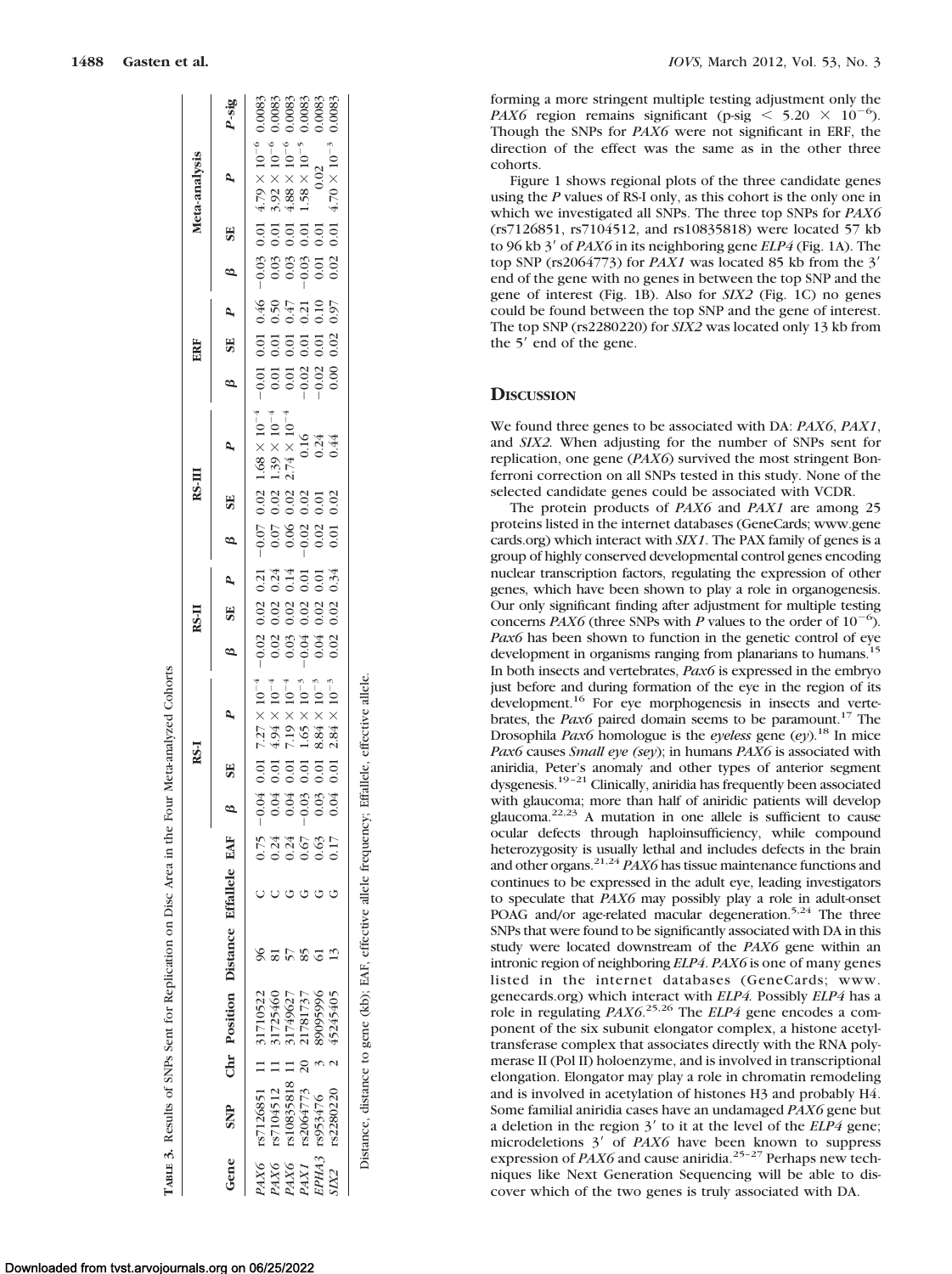

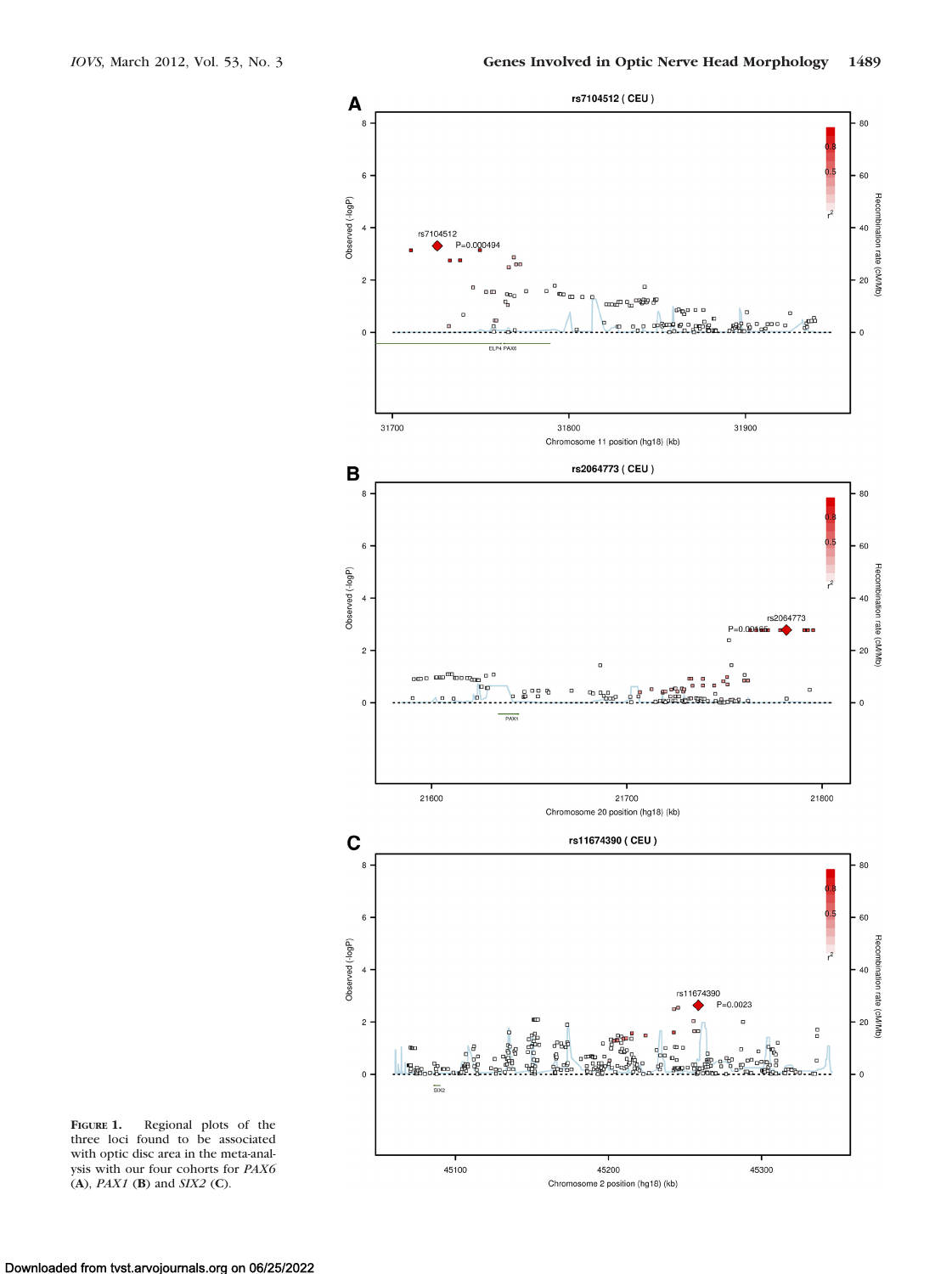Although not significant after adjusting for multiple testing like *PAX6*, *PAX1* also plays a role in the development of the central nervous system. In mice *Pax1* is known to be expressed in segmented structures during embryogenesis. The mouse *Pax1* mutant phenotype *undulated*, caused by a missense mutation in the paired box of *Pax1*, shows segmentation anomalies along the entire axial skeleton and defects in the pectoral girdle.28 By phenotypic similarity, human *PAX1* has been postulated as a candidate gene for Klippel-Feil syndrome, characterized by failed segmentation of the cervical vertebrae and other vertebral anomalies.<sup>28</sup> However, this association is inconclusive.28,29 Interesting to note is that in human *PAX1* the protein product contains additional amino acids upstream of the paired box, while in *PAX6* the protein sequences are identical between mice and humans.<sup>24,28</sup> As of yet, the literature on *PAX1* is limited. As pointed out by several authors, many members of the eye developmental cascade of transcription factors, including *PAX6*, also play a role in the genesis of other tissues.17,24 Further research may reveal more about the nature of the association between *PAX1* and DA.

*SIX2,* which interacts with *SALL1,* is a member of the Drosophila sine oculis homeobox homologues and encodes a transcription factor associated with organ development. Also this finding is not significant after adjusting for multiple testing but is of interest. The Six proteins are part of the Pax/Eya/Six/ Dach retinal determination cascade involved in embryonic cell fate determination.30 As are a number of other genes in the Pax/Eya/Six network, *Six2* is expressed in the mesenchyme and plays an important role in early kidney development as well as in eye and muscle formation in mammals.<sup>31</sup> In mammals and humans, *Six2* has been associated with renal hypoplasia,<sup>32</sup> suggesting a role in regulating mesenchymal progenitor cells,<sup>33</sup> frontonasal dysplasia<sup>34</sup> and anterior cranial base defects.35 In mouse studies, *Six2* transcripts have been found in a variety of nonneuronal connective tissues, including the eye, during organogenesis.<sup>36</sup>

Other candidate genes in the network, for example *SIX3* and *PAX2*, did not interact with *PAX6*17. This may in part be explained by a lack of statistical power. Larger numbers will be needed to determine whether these genes are associated with DA or not. More generally, one would expect that more of the genes that interact in the pathways of the PAX regulatory network, such as the SIX and EYA (eyes absent homolog) families, known to play a role in oculogenesis in Drosophila, would be significantly associated with either DA or VCDR. Obviously, these transcription factors play multiple roles in complex pathways involved not specifically or exclusively in the eye but more broadly in the central nervous system and in sensory neurogenesis, affecting the development of multiple organ systems. Many of these genes are highly conserved and serve multiple functions within a complex network of interdependencies and feedback loops. The individual effect of a gene on human optic nerve tissue may be subtle, absent, or subject to dosage effects. We may not have sufficient statistical power to detect these by association with either DA or VCDR in our populations. Further research is needed to tease out any of the possible roles these genes may play in the formation of the optic nerve head or optic disc cupping, or more generally in ocular pathology; at present these roles remain somewhat speculative.

While none of our SNPs reached genome-wide significance, the *PAX6/ELP4* region remained significant after adjusting for multiple testing. When we attempted to corroborate the associations we found with DA in the ERF cohort we found that, although not significant, the direction of the effect for the SNPs in *PAX6* was the same as in the other three cohorts. Further research in a larger sample is required to validate the association between *PAX6/ELP4* and DA.

#### **1490 Gasten et al.** *IOVS,* March 2012, Vol. 53, No. 3

#### *References*

- 1. Garway-Heath DF, Ruben ST, Viswanathan A, Hitchings RA. Vertical cup/disc ratio in relation to optic disc size: its value in the assessment of the glaucoma suspect. *Br J Ophthalmol.* 1998;82: 1118 –1124.
- 2. Resnikoff S, Pascolini D, Etya'ale D, et al. Global data on visual impairment in the year 2002. *Bull World Health Organ.* 2004;82: 844 – 851.
- 3. Ramdas WD, van Koolwijk LM, Ikram MK, et al. A genome-wide association study of optic disc parameters. *PLoS Genet.* 2010;6: e1000978.
- 4. Klein BE, Klein R, Lee KE. Heritability of risk factors for primary open-angle glaucoma: the Beaver Dam Eye Study. *Invest Ophthalmol Vis Sci.* 2004;45:59 – 62.
- 5. van Koolwijk LM, Despriet DD, van Duijn CM, et al. Genetic contributions to glaucoma: heritability of intraocular pressure, retinal nerve fiber layer thickness, and optic disc morphology. *Invest Ophthalmol Vis Sci.* 2007;48:3669 –3676.
- 6. Ramdas WD, van Koolwijk LM, Lemij HG, et al. Common genetic variants associated with open-angle glaucoma. *Hum Mol Genet.* 2011;20:2464 –2471.
- 7. Chai L, Yang J, Di C, et al. Transcriptional activation of the SALL1 by the human SIX1 homeodomain during kidney development. *J Biol Chem.* 2006;281:18918 –18926.
- 8. Kumar JP. The sine oculis homeobox (SIX) family of transcription factors as regulators of development and disease. *Cell Mol Life Sci.* 2009;66:565–583.
- 9. Hofman A, van Duijn CM, Franco OH, et al. The Rotterdam Study: 2012 objectives and design update. *Eur J Epidemiol.* 2011;26:657– 686.
- 10. Aulchenko YS, Heutink P, Mackay I, et al. Linkage disequilibrium in young genetically isolated Dutch population. *Eur J Hum Genet.* 2004;12:527–534.
- 11. Ramdas WD, Wolfs RC, Hofman A, De Jong PT, Vingerling JR, Jansonius NM. Heidelberg Retina Tomograph (HRT3) in population-based epidemiology: normative values and criteria for glaucomatous optic neuropathy. *Ophthalmic Epidemiol.* 2011;18:198 –210.
- 12. Miller SA, Dykes DD, Polesky HF. A simple salting out procedure for extracting DNA from human nucleated cells. *Nucleic Acids Res.* 1988;16:1215.
- 13. Aulchenko YS, Struchalin MV, van Duijn CM. ProbABEL package for genome-wide association analysis of imputed data. *BMC Bioinformatics.* 2010;11:134.
- 14. Aulchenko YS, Ripke S, Isaacs A, van Duijn CM. GenABEL: an R library for genome-wide association analysis. *Bioinformatics.* 2007;23:1294 –1296.
- 15. Gehring WJ. New perspectives on eye development and the evolution of eyes and photoreceptors. *J Hered.* 2005;96:171–184.
- 16. Friedman AAL. A review of the highly conserved PAX6 gene in eye development regulation. *Journal of Young Investigators.* Vol. 1. 1998.
- 17. Kozmik Z. Pax genes in eye development and evolution. *Curr Opin Genet Dev.* 2005;15:430 – 438.
- 18. Quiring R, Walldorf U, Kloter U, Gehring WJ. Homology of the eyeless gene of Drosophila to the Small eye gene in mice and Aniridia in humans. *Science.* 1994;265:785–789.
- 19. Dahl E, Koseki H, Balling R. Pax genes and organogenesis. *Bioessays.* 1997;19:755–765.
- 20. Robinson DO, Howarth RJ, Williamson KA, van Heyningen V, Beal SJ, Crolla JA. Genetic analysis of chromosome 11p13 and the PAX6 gene in a series of 125 cases referred with aniridia. *Am J Med Genet A.* 2008;146A:558 –569.
- 21. Vincent MC, Pujo AL, Olivier D, Calvas P. Screening for PAX6 gene mutations is consistent with haploinsufficiency as the main mechanism leading to various ocular defects. *Eur J Hum Genet.* 2003; 11:163–169.
- 22. Gramer E, Reiter C, Gramer G. Glaucoma and frequency of ocular and general diseases in 30 patients with aniridia: a clinical study. *Eur J Ophthalmol.* 2012;22:104 –110.
- 23. Kroeber M, Davis N, Holzmann S, et al. Reduced expression of Pax6 in lens and cornea of mutant mice leads to failure of chamber angle development and juvenile glaucoma. *Hum Mol Genet.* 2010; 19:3332–3342.